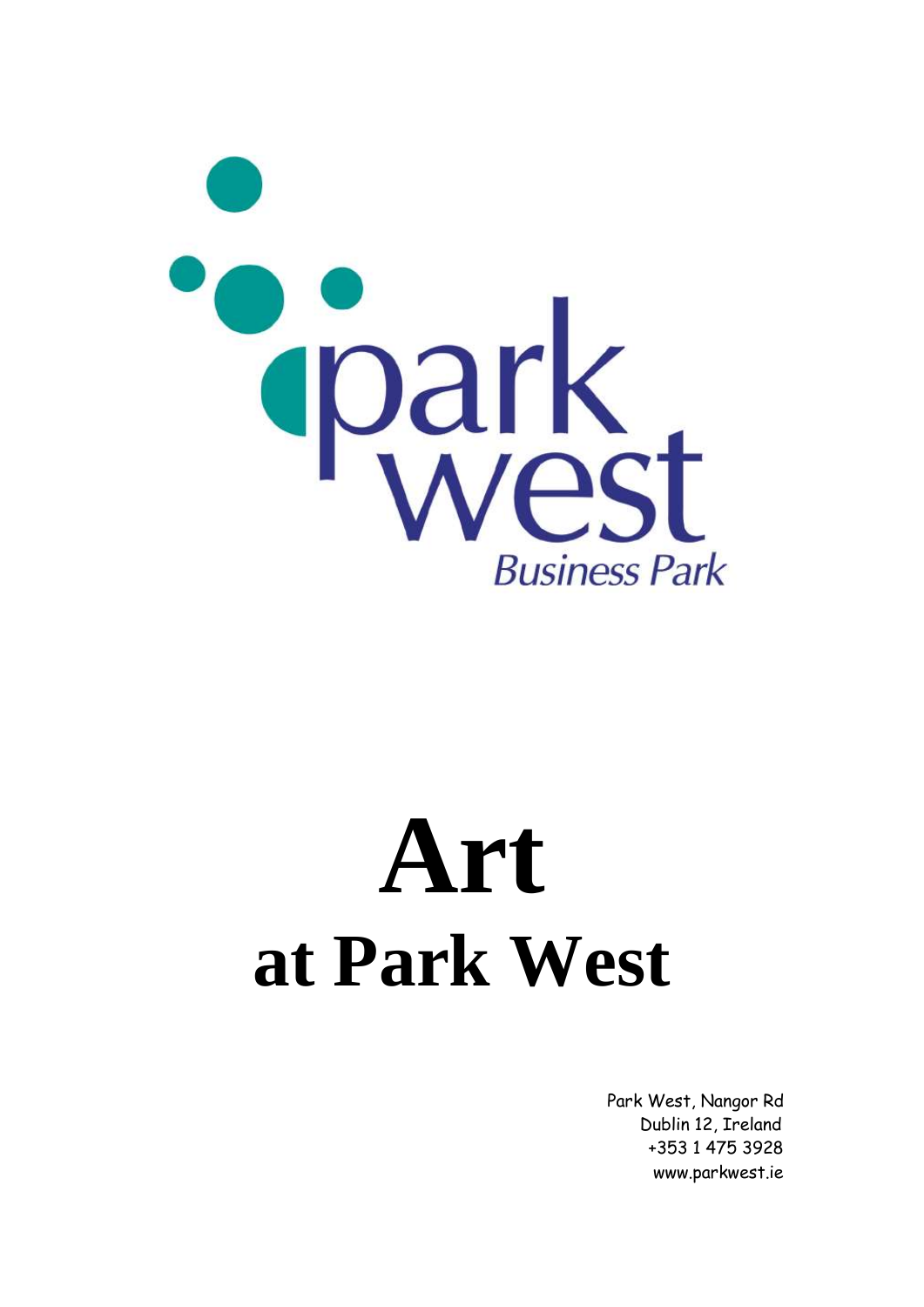### Artwork location map

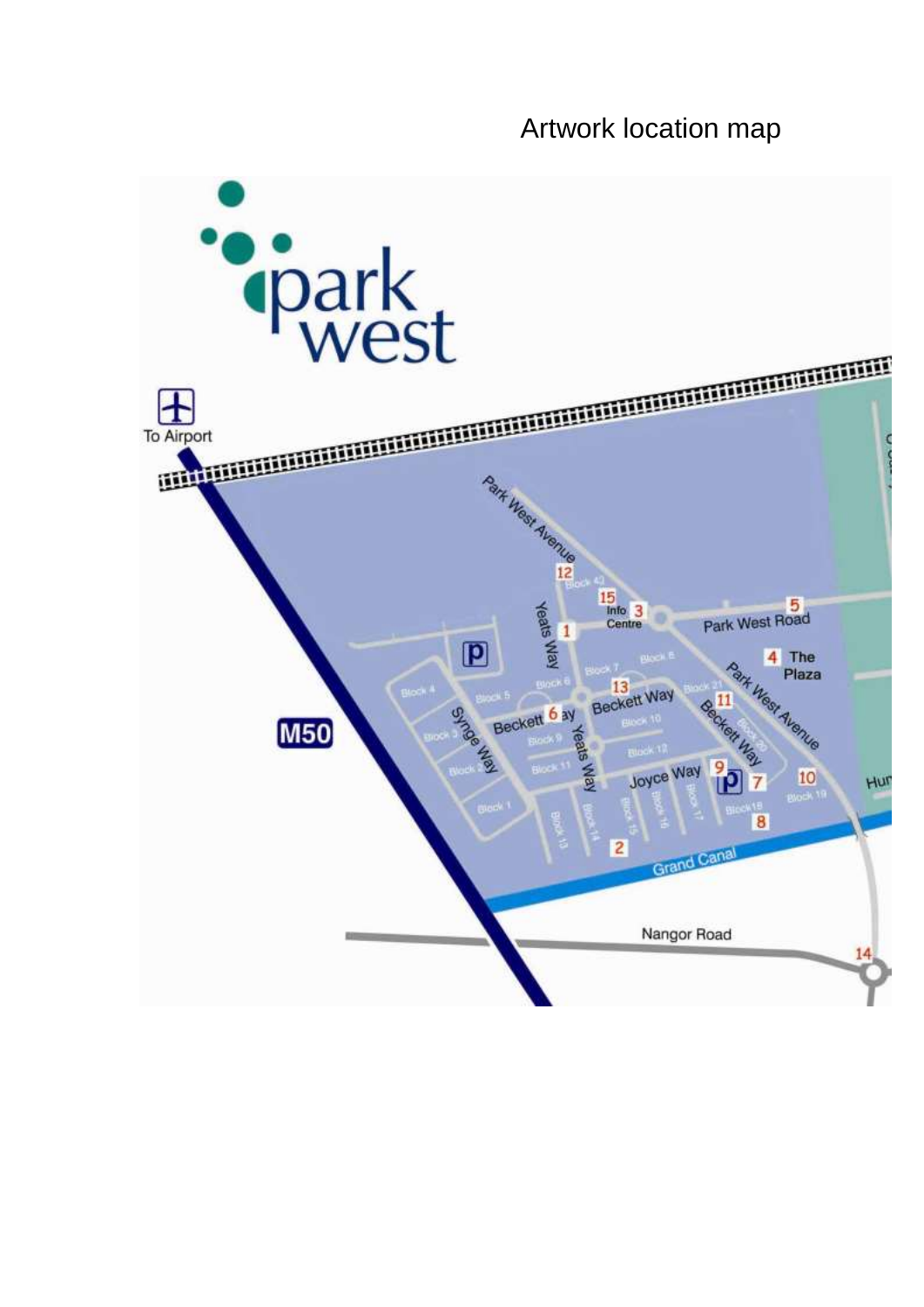**Title:** The Bastard Son of Sisyphus **Artist**: Orla de Bri **Location**: Yeats Way / Parkwest Road junction **Medium**: bronze, limestone megaliths, running water



#### **Description:**

"My work is primarily concerned with expressing emotions and life situations using the human figure as a vehicle to do so."

Orla's piece is derived from the Greek myth of Sisyphus who, as punishment for his arrogance, was condemned by the gods to push a huge rock up a hill and watch it roll back down, over and over again, for all eternity. Sisyphus characterizes a dilemma of modern man - the idea of the endlessness of our tasks.

The sculpture comprises an 8ft high bronze male, backed by limestone megaliths, standing above a stepped waterfall contemplating the 5ft bronze ball below.

The sculpture was unveiled on the 21<sup>st</sup> October 1999 by Taoiseach, Bertie Ahern, at the Park West launch-day.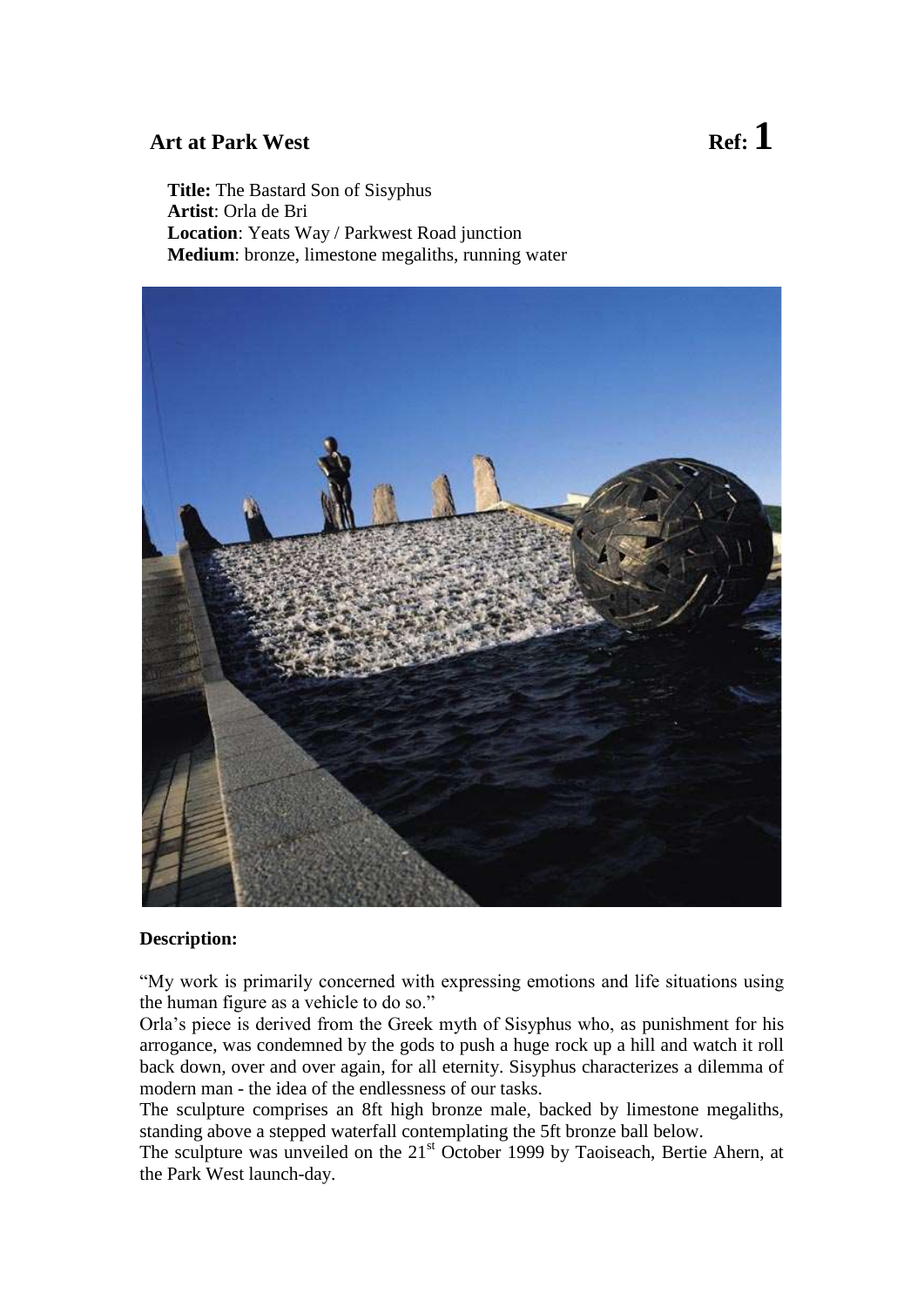**Title:** Wave **Artist**: Angela Conner **Location**: by Guinness reservoir – southern end of Yeats Way **Medium**: carbon fibre, steel frame, granite and marble surround, water



#### **Description:**

Angela Conner is one of the world's most significant living sculptors.

An accomplished portraitist, her abstract designs utilize natural forces such as wind, water and gravity to add movement to her work.

Installed on the  $1<sup>st</sup>$  May 2001, "Wave" is a twisting, 121ft-tall, moving spiral, which took two years to create and was inspired by Islamic calligraphy and saplings blowing in the wind.

The tip of the sculpture, which is not powered by any motors, can sway up to 20ft in the wind and returns to its central position by way of a 10 tonne lead counterweight.

London-based Angela Conner said, "What it came from was watching some saplings in Vermont and noticing they always re-found their sense of balance and sense of centre. That, philosophically, is something that interested me very much. I particularly like people who get into all sorts of trouble but manage to keep their own sense of centre."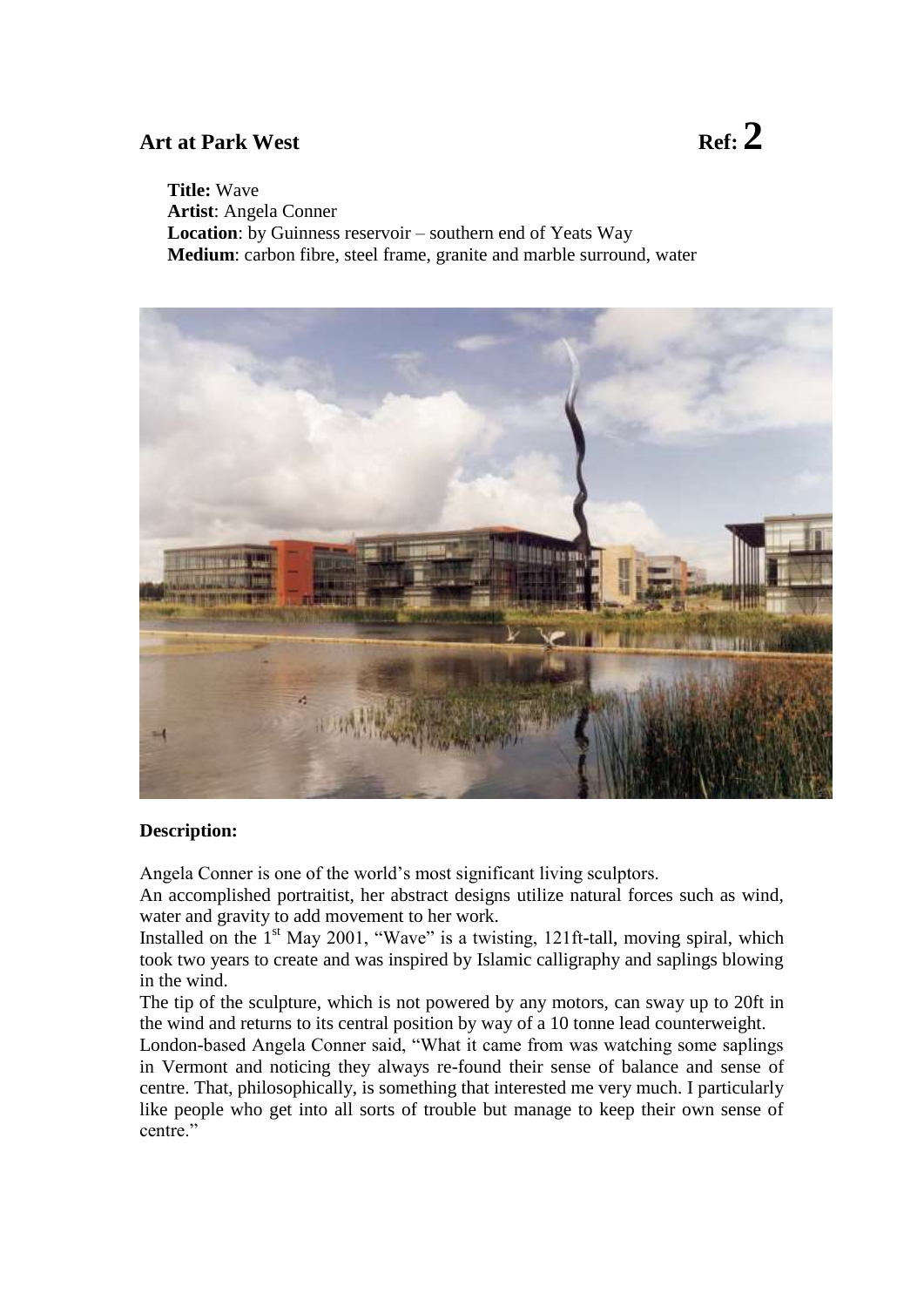## Art at Park West **Ref**: <sup>3</sup>

### **Title:** Poise

**Artist**: Angela Conner

**Location**: between the Information Centre and Park West Avenue roundabout **Medium**: stainless steel armature supporting onyx marble and resin. Set in water.



#### **Description:**

"Poise" has a tranquil, almost religious feeling. Like so much of Angela Conner's work it uses the natural element of wind to make sections of the white circle move. This creates ever-changing shadows on the Yin and Yang form.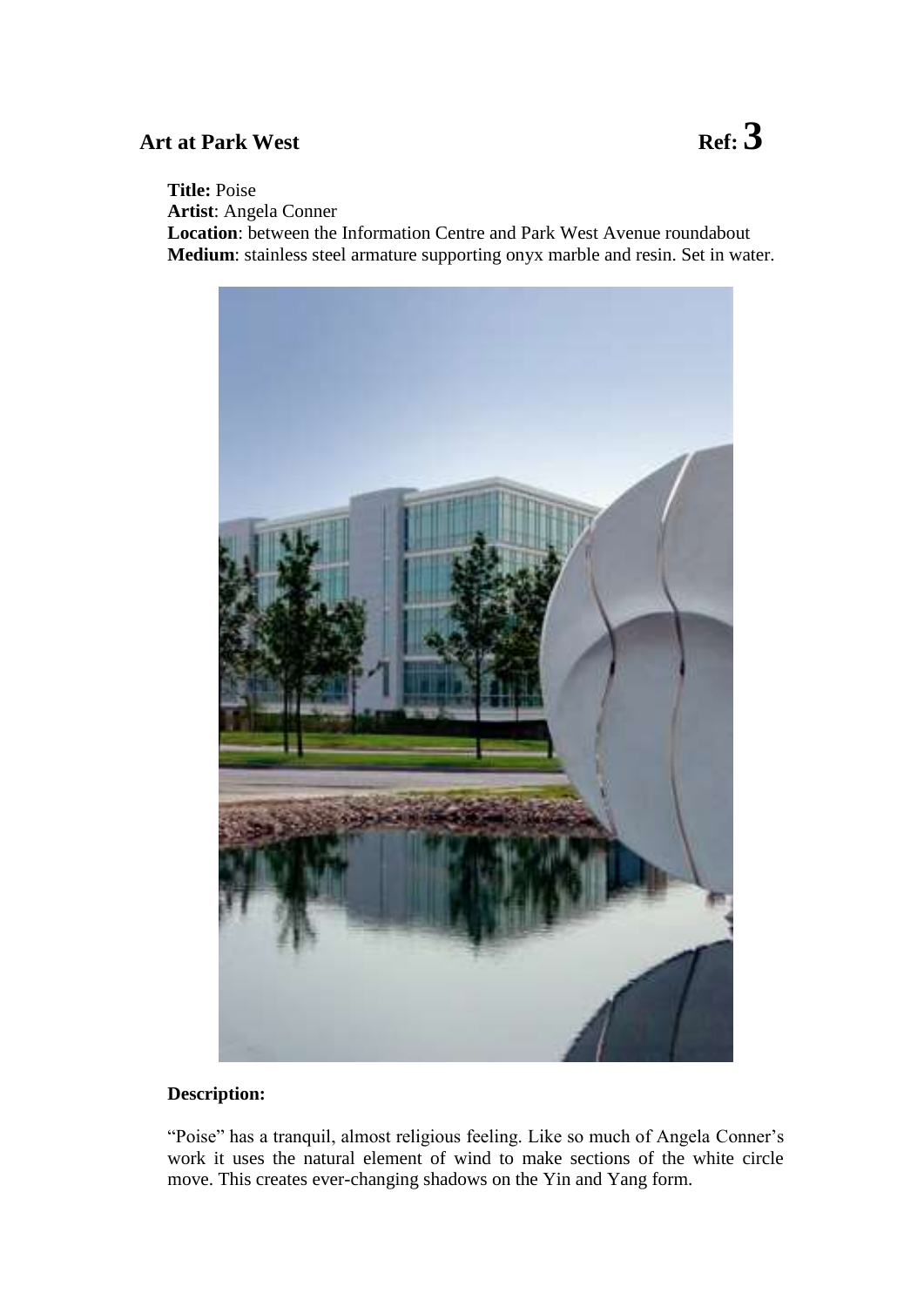### Art at Park West **Ref**:  $\frac{4}{100}$

### **Title:** Homage **Artist**: Angela Conner **Location**: The Plaza, Park West Facilities Centre **Medium**: Stainless steel, composite stone



### **Description:**

This is a most unusual kinetic sculpture. Four stainless steel images dip and bow to the central composite stone circle, filling the circle with water  $\&$  it, in turn, tips.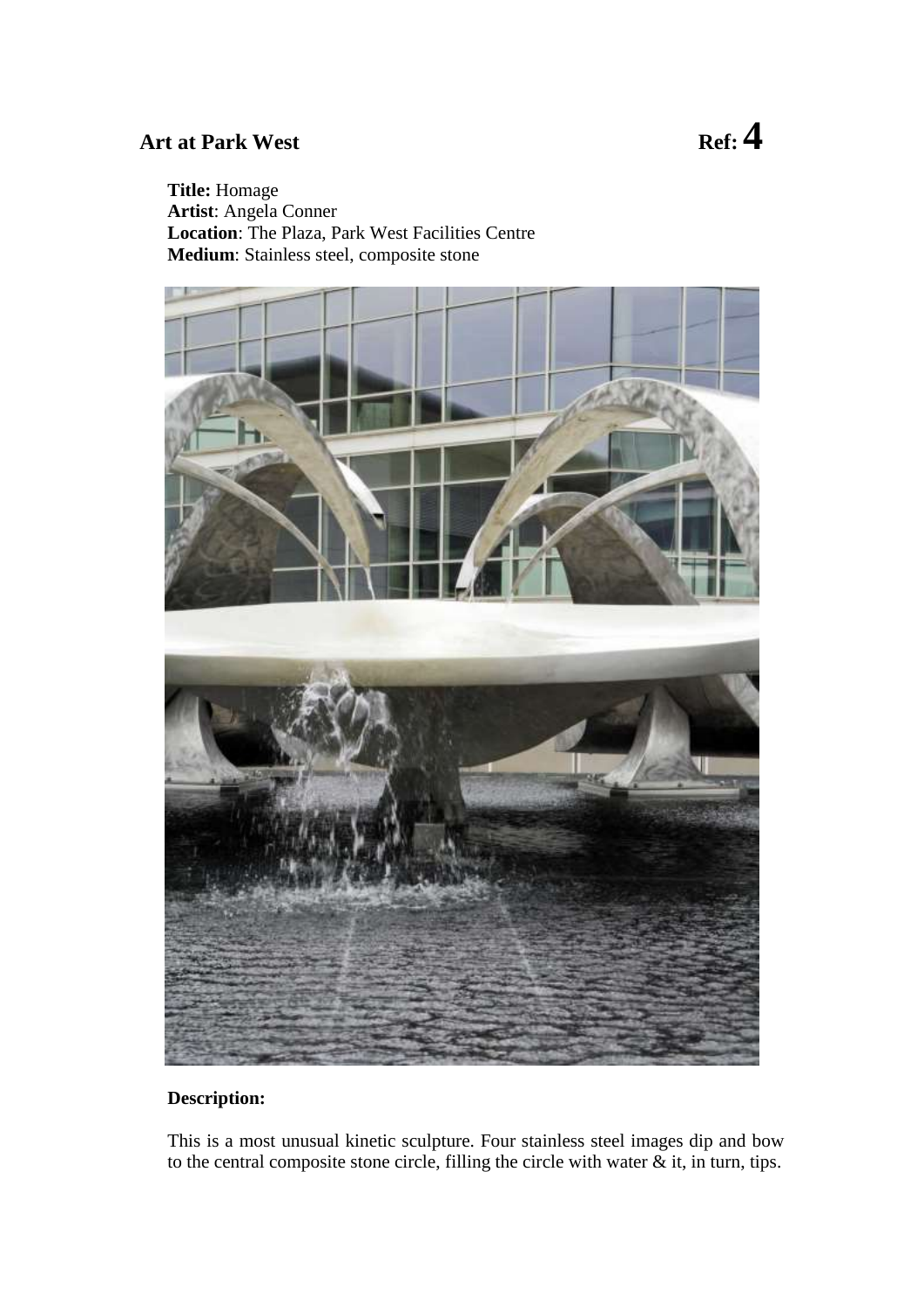**Title:** The Art of Topiary **Artist**: Fiona Mulholland **Location**: Parkwest Road entrance to the Plaza **Medium**: powder-coated steel, copper, internal lighting



#### **Description:**

"My concern is to do emotive work which articulates the basic physicality of everyday situations in an urban environment, and create a dynamic aesthetic which is concurrent with contemporary form and feeling."

The concept for the "The Art of Topiary" was to juxtapose industrial materials with organic forms to re-create the Park West logo.

The idea originated from topiary – the art of clipping shrubs into ornamental shapes. The 12ft high sculpture is made from powder-coated mild steel. Around each simple circular grid structure is a lattice framework of copper leaves that will change colour over time and express the maturation of the business park.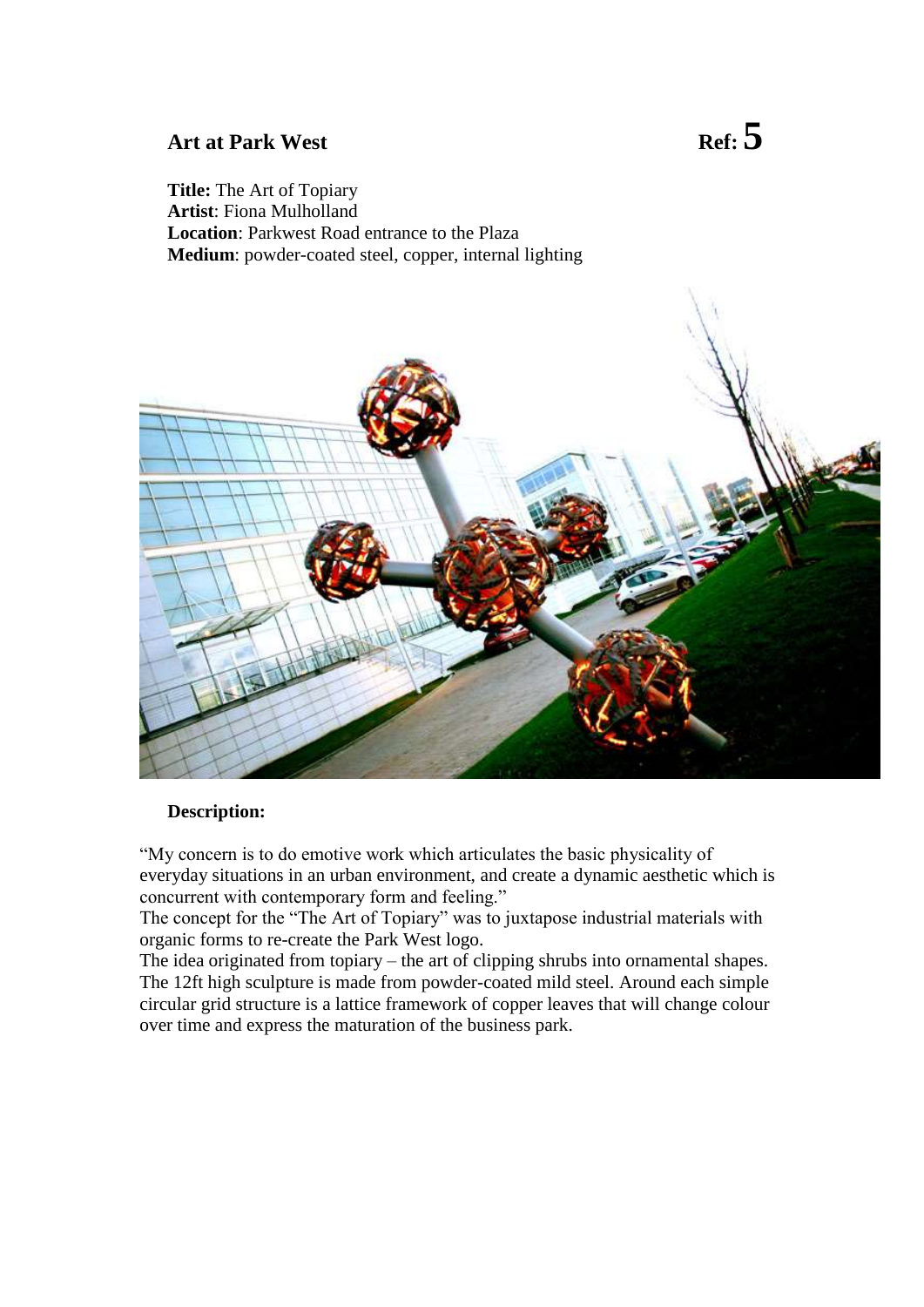**Title:** The Dancing Cranes **Artist**: Lloyd Le Blanc **Location**: in front of Block 9, Beckett Way **Medium**: bronze, set in running water



#### **Description:**

"The mastery of the materials I make my sculpture in is an essential part of my creative process. To this end it was necessary for me to have my own bronze foundry so I can handle every phase of my work from the clay modelling through all the many stages to the finished bronze sculpture.

In recent years my work has been mostly concerned with animals and in particular birds where one of my involvements was in creating the illusion of flight. I aimed to create sculptures, which exploited the precarious to the limit, and so develop intriguing and exciting structures. "The Dancing Cranes" was my first major work to explore flight. The two Brolga cranes perform their dramatic dance on the completion of their migratory journey; although attached, the illusion is that they are not."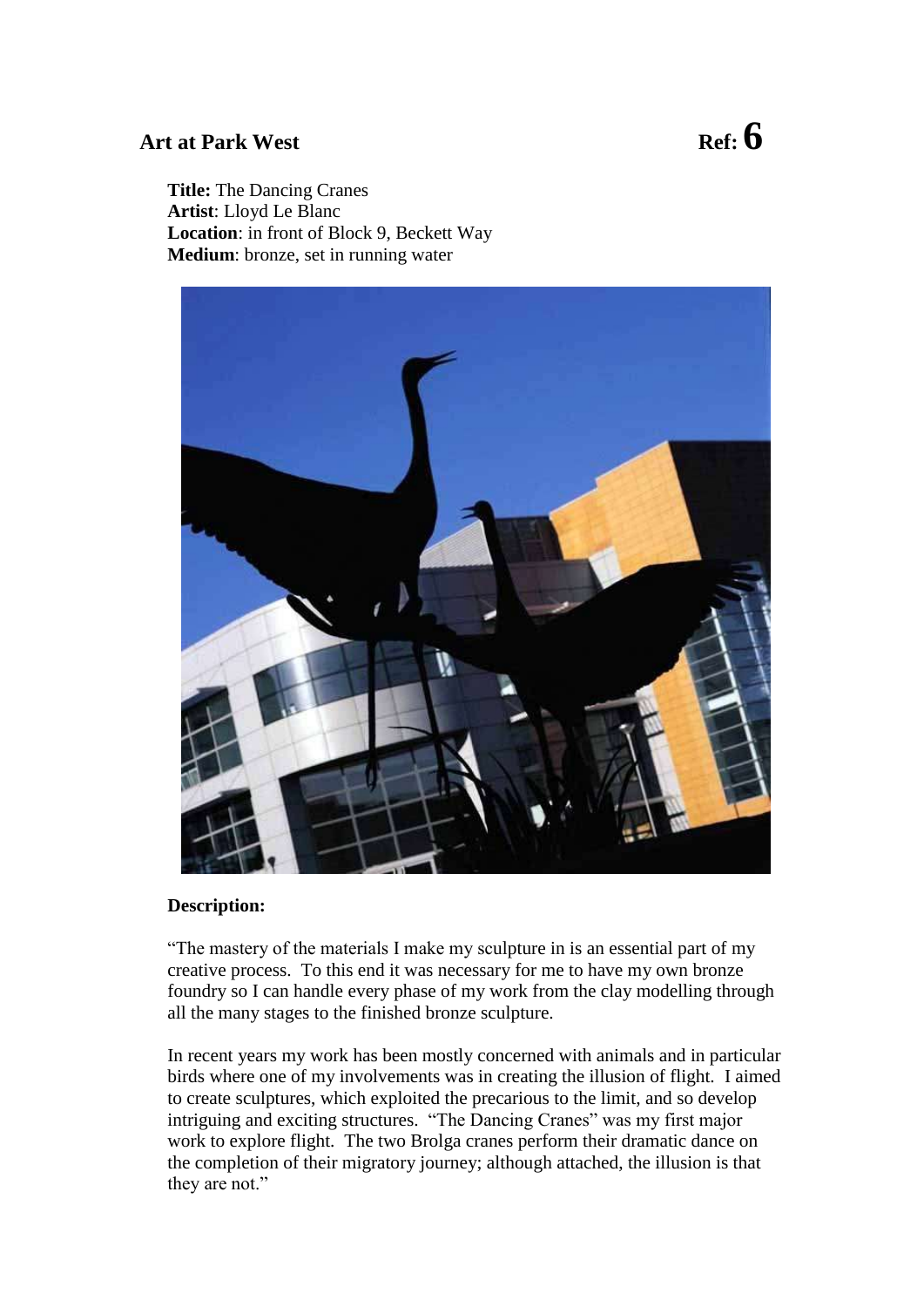**Title:** The Flock of Mallard Ducks **Artist**: Lloyd Le Blanc **Location**: in front of Block 18, southern end of Beckett Way **Medium**: bronze, set in running water



### **Description:**

"Similarly, in "The Flock of Mallard Ducks" a significant moment was chosen from a huge sequence of movements as the birds are surprised and take flight. The viewer should feel what comes before and after in equal balance so the sculpture sits at one with the landscape."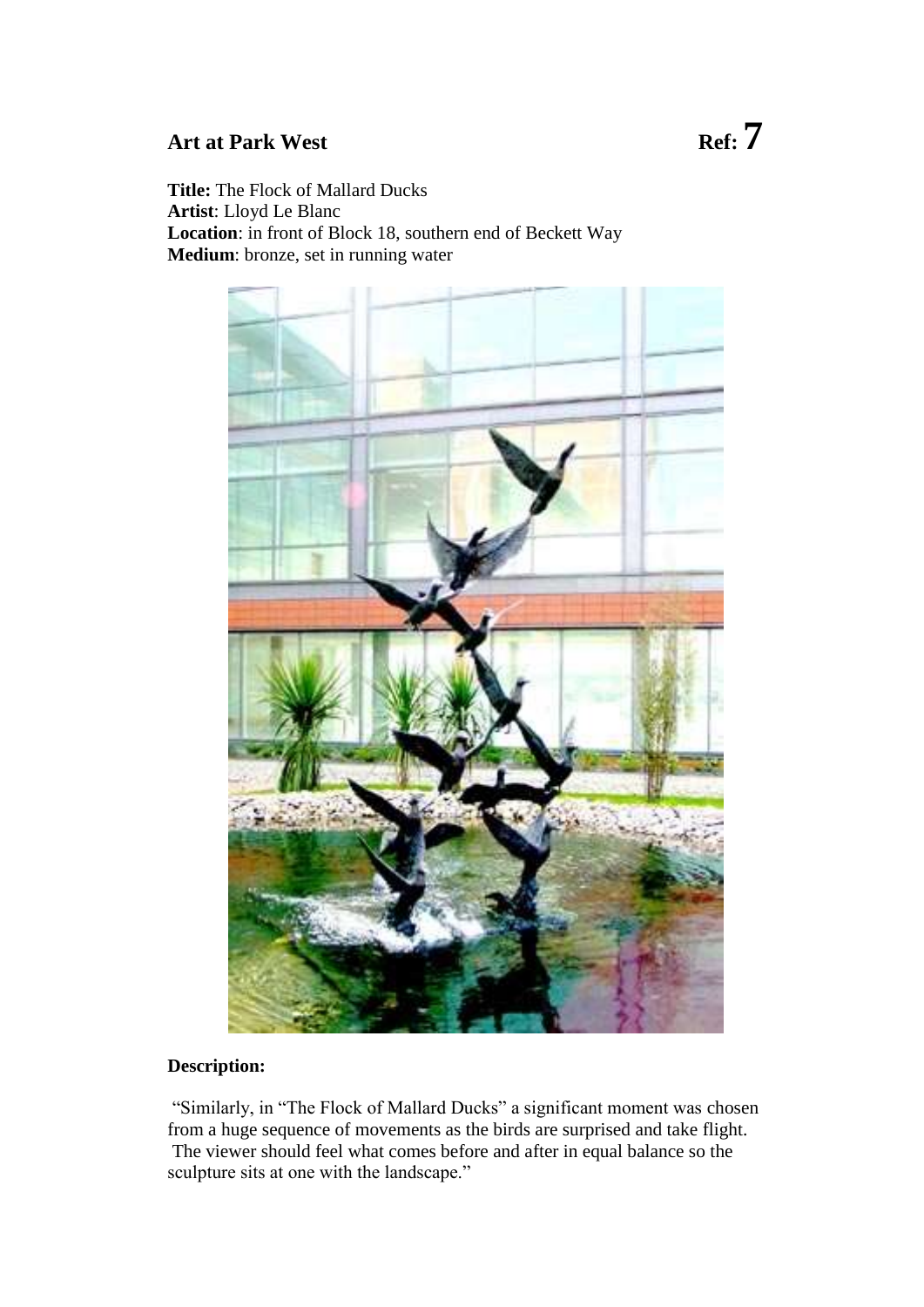**Title:** Circle and Stream **Artist**: Patricia Jorgensen **Location**: entrance lobby, Block 18b, southern end of Beckett Way **Medium**: silk, linen, wool



#### **Description:**

A series of wall hangings were commissioned for the office foyers in the business park. Named "Atavism – Ancestral links", the series draws reference from Park West's ancient waterway: Gallanstown stream (which runs beneath the site), the early Christian burial ground discovered in 1998 and the place name "Gallanstown", from the Irish word "gallan", meaning pillar stone.

"Megaliths acted as a focus for social identification, places of assembly and trade or exchange of goods" (Frank Mitchell), and so the pillar stone, featured strongly in these works is an appropriate motif. The hangings, ranging in size from 11.5m x 3.5m to 4m x 4m, were designed by Patricia Jorgensen to create a textured, sculptural effect and were manufactured by V'Soske Joyce in Galway. "Circle and Stream" consists of a stylised Gallanstown stream, representing continuing life, overlaying the red circular motif of the early Christian burial ground.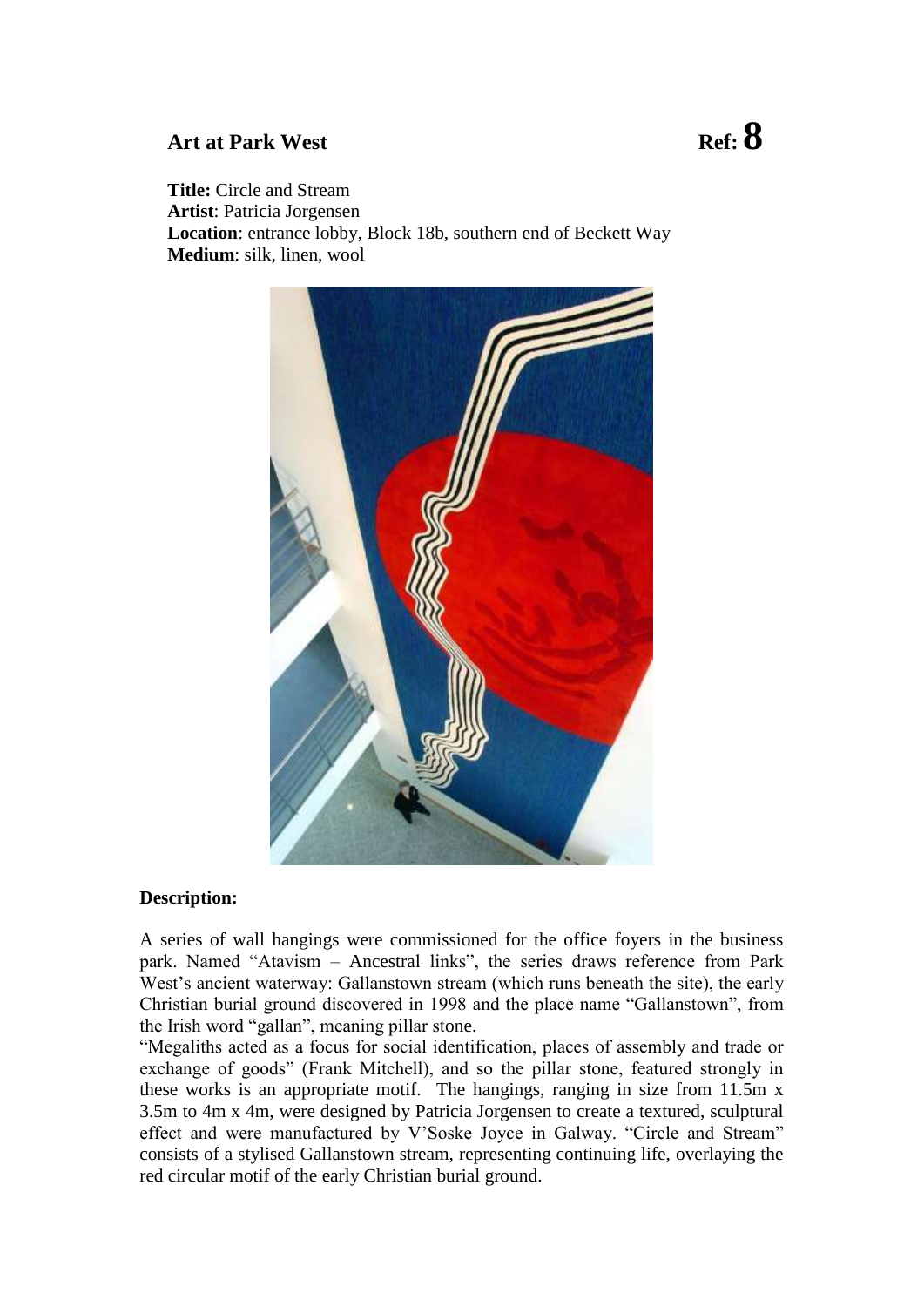**Title:** Stream, Stone, Cist **Artist**: Patricia Jorgensen **Location**: entrance lobby, Block 18a, southern end of Beckett Way **Medium**: silk, linen, wool



#### **Description:**

"Stream, Stone, Cist" – the three significant historical features of the Park West site are combined: Gallanstown stream, the early Christian burial ground and the pillar stone.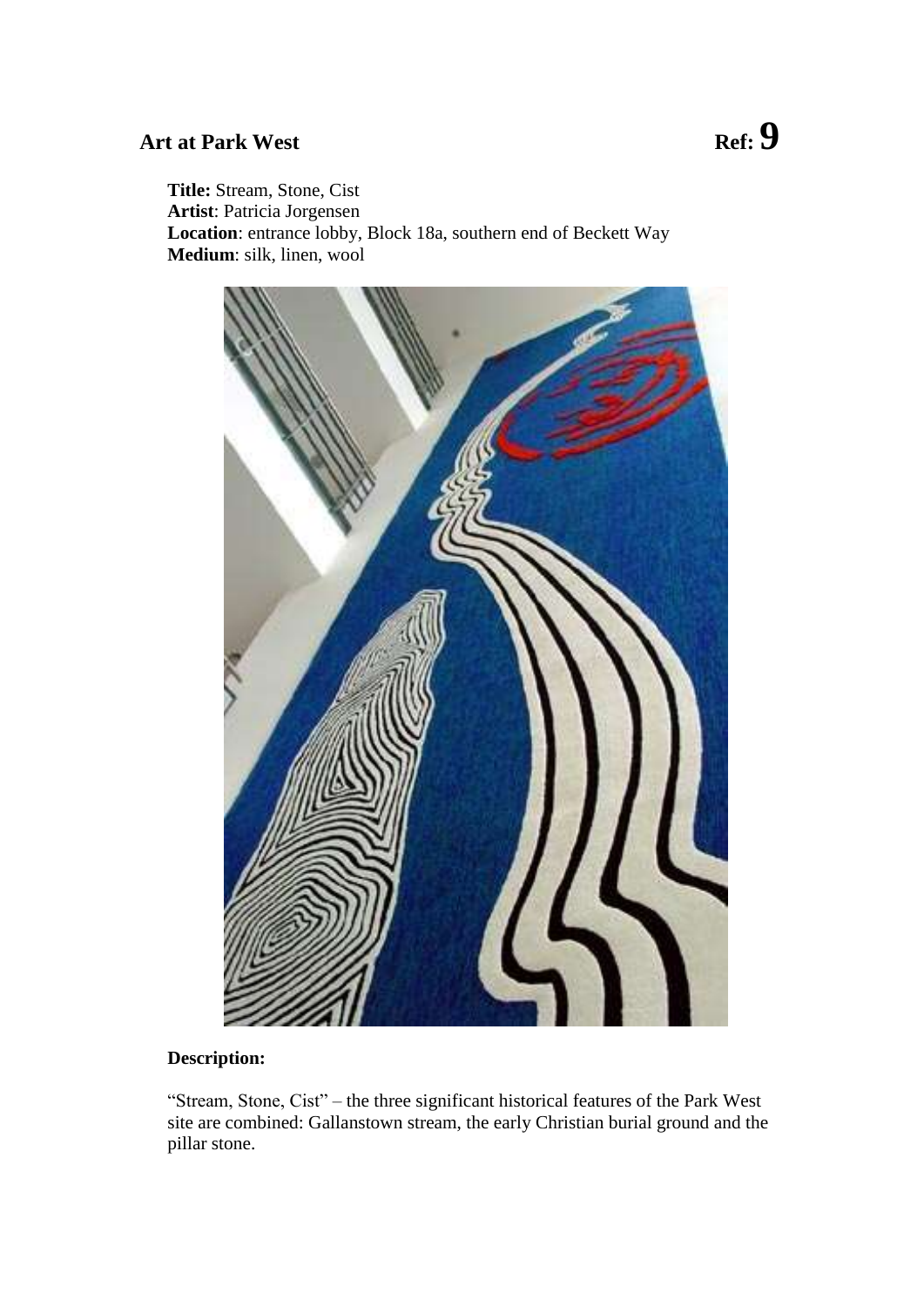**Title:** Spiral and Stone **Artist**: Patricia Jorgensen **Location**: entrance lobby, Block 19, southern end of Beckett Way Note- identical copy in entrance lobby, Block 21, Beckett Way **Medium**: silk, linen, wool



### **Description:**

Jorgensen's "Spiral and Stone" features symbols of the ancient burial ground and pillar stone (gallan) linked by the spiral, which represents life and eternity.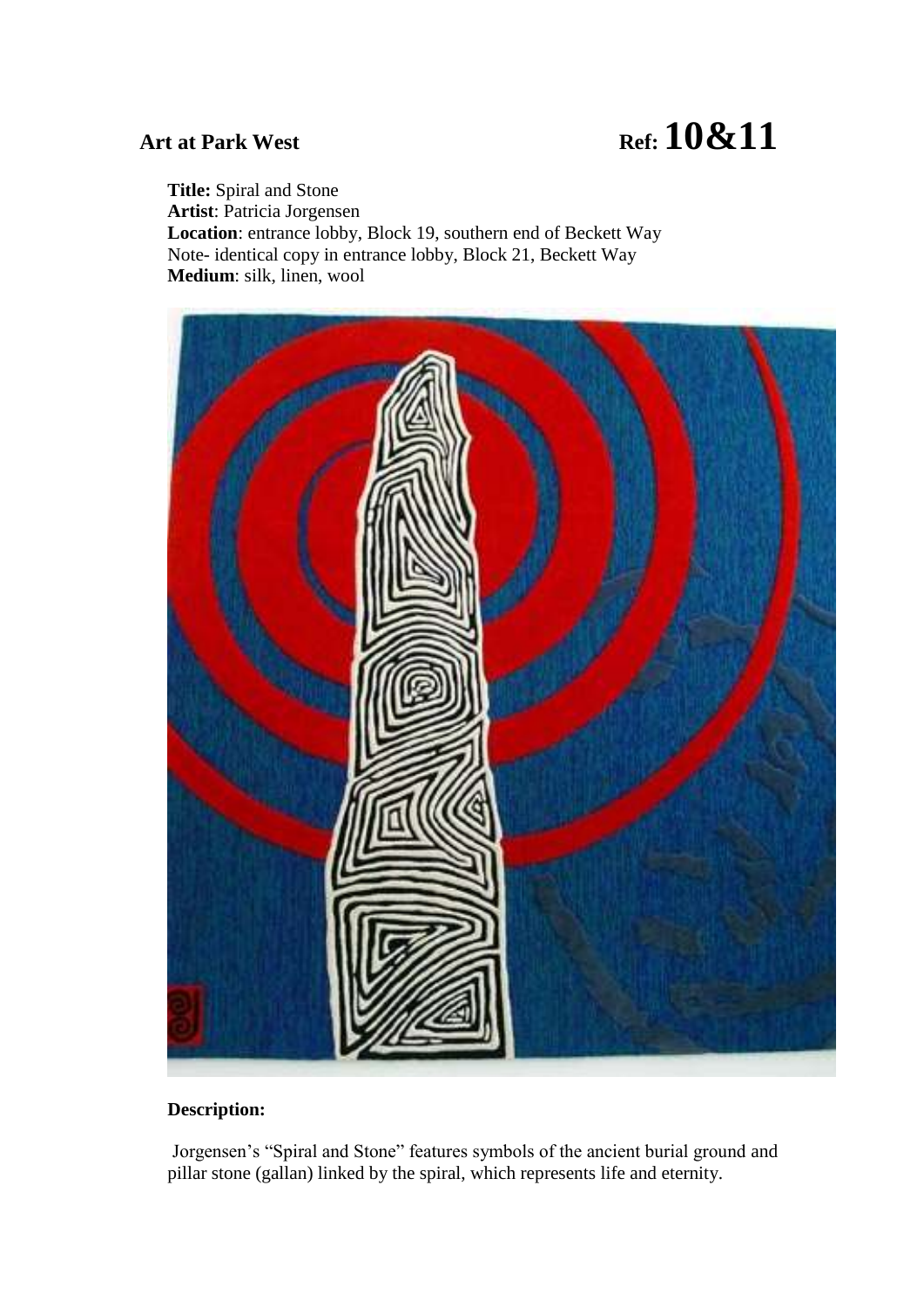**Title:** Pillarstone Sun **Artist**: Patricia Jorgensen **Location**: entrance lobby, Block 43, northern end of Yeat's Way **Medium**: silk, linen, wool



#### **Description:**

In "Pillarstone Sun" the megalith is overlaid with patterns from the burial ground and topped with the concentric rings of a primitive sun. All three of Jorgensen's vertical hangings are approximately 11.5m high by 3.5m wide. Each can be viewed in its entirety from the ground floor, while also providing points of interest at other levels of the building. Though their primary impact is visual they also provide acoustic benefit.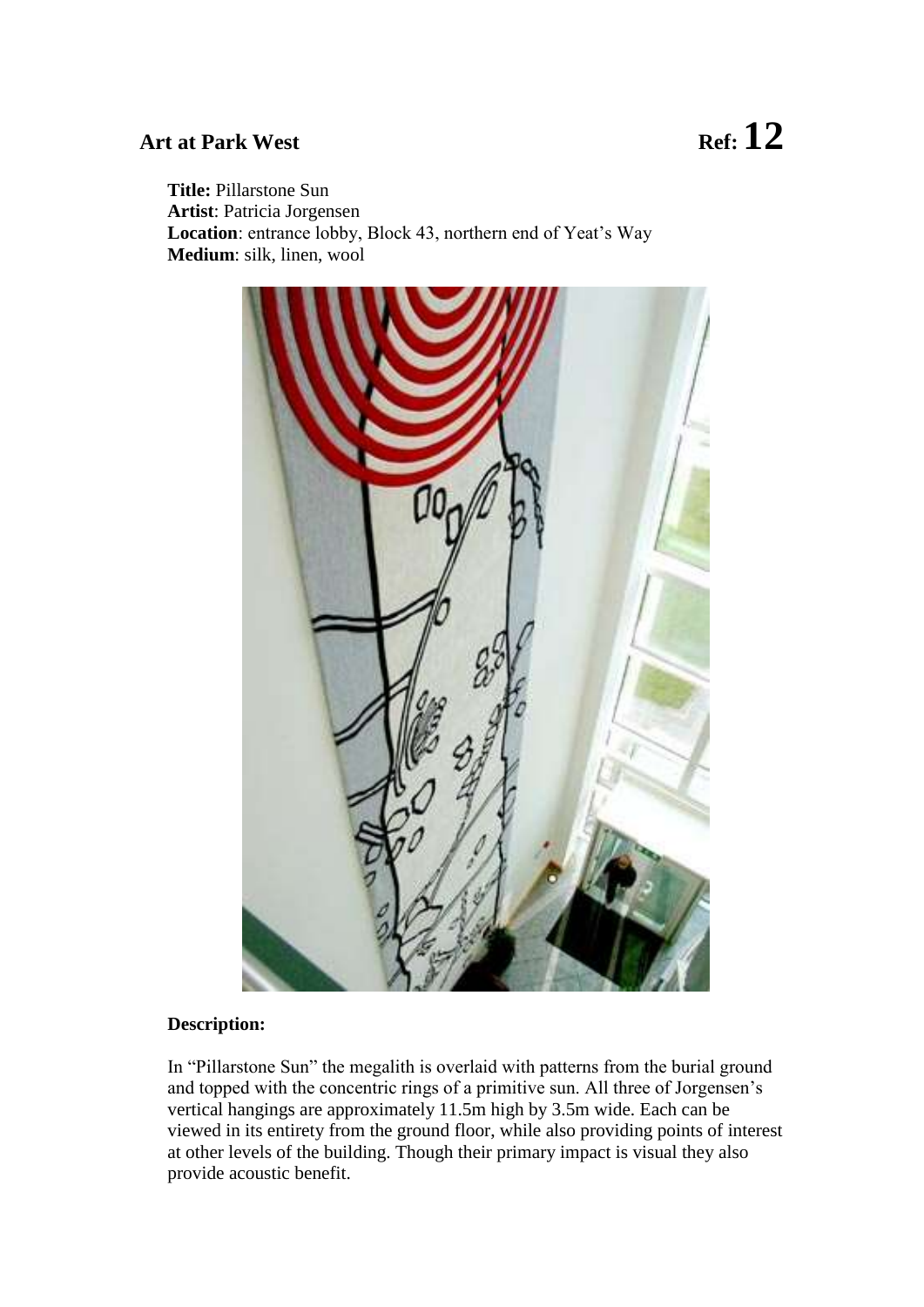**Title:** Meeting **Artist**: Patrick Loughran **Location**: in front of Block 7, Beckett Way **Medium**: aluminium, white concrete plinth



#### **Description:**

Undergraduate Patrick Loughran was chosen from the final year of sculpture students in the National College of Art and Design to create a site specific sculpture for Park West. "Meeting" represents the act of people coming together to do business. The piece is created from polished aluminium which reflects the surrounding

environment when viewed, so the viewer and business park are represented in the work. "Meeting" is mounted on a white concrete plinth and is 3 metres high.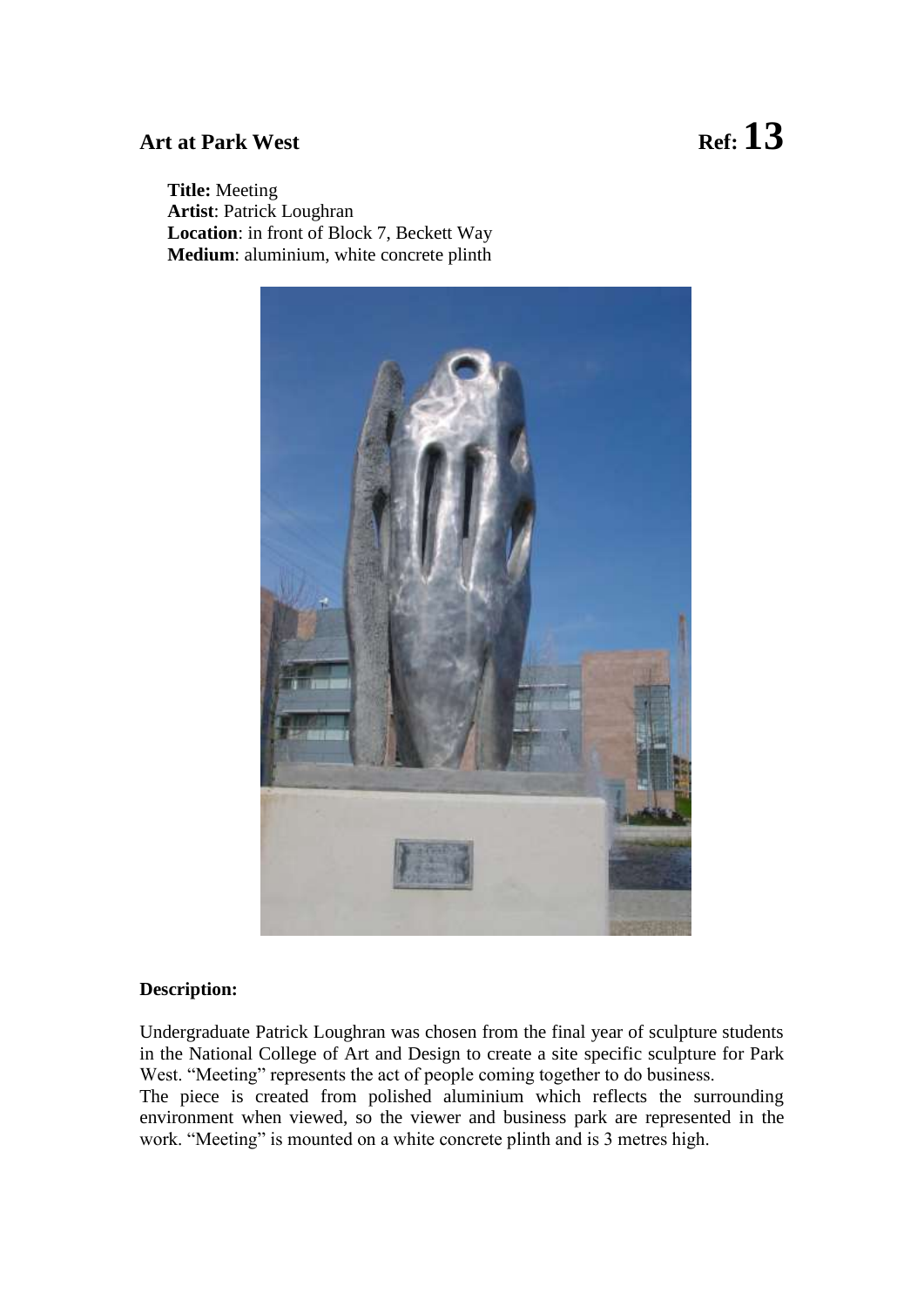#### **Title:** Spiral Wall **Artist**: Ronan Halpin **Location**: by main Nangor Road entrance **Medium**: tile, mosaic, bronze, fibre optic lighting



#### **Description:**

This mosaic spiral wall is a sculptural interpretation of the Park West logo.

The use of spirals is common in Ronan Halpin's work. The spiral can be a metaphor for life's journey, having a low starting point and rising to great heights.

Five bronze bosses represent the circles of the logo and they stand in relief from the front wall, each having an internal fibre optic light source.

The lettering of "Park West" runs vertically up the side of the wall and is also internally lit.

It stands by the main entrance and acts as a "welcoming piece".